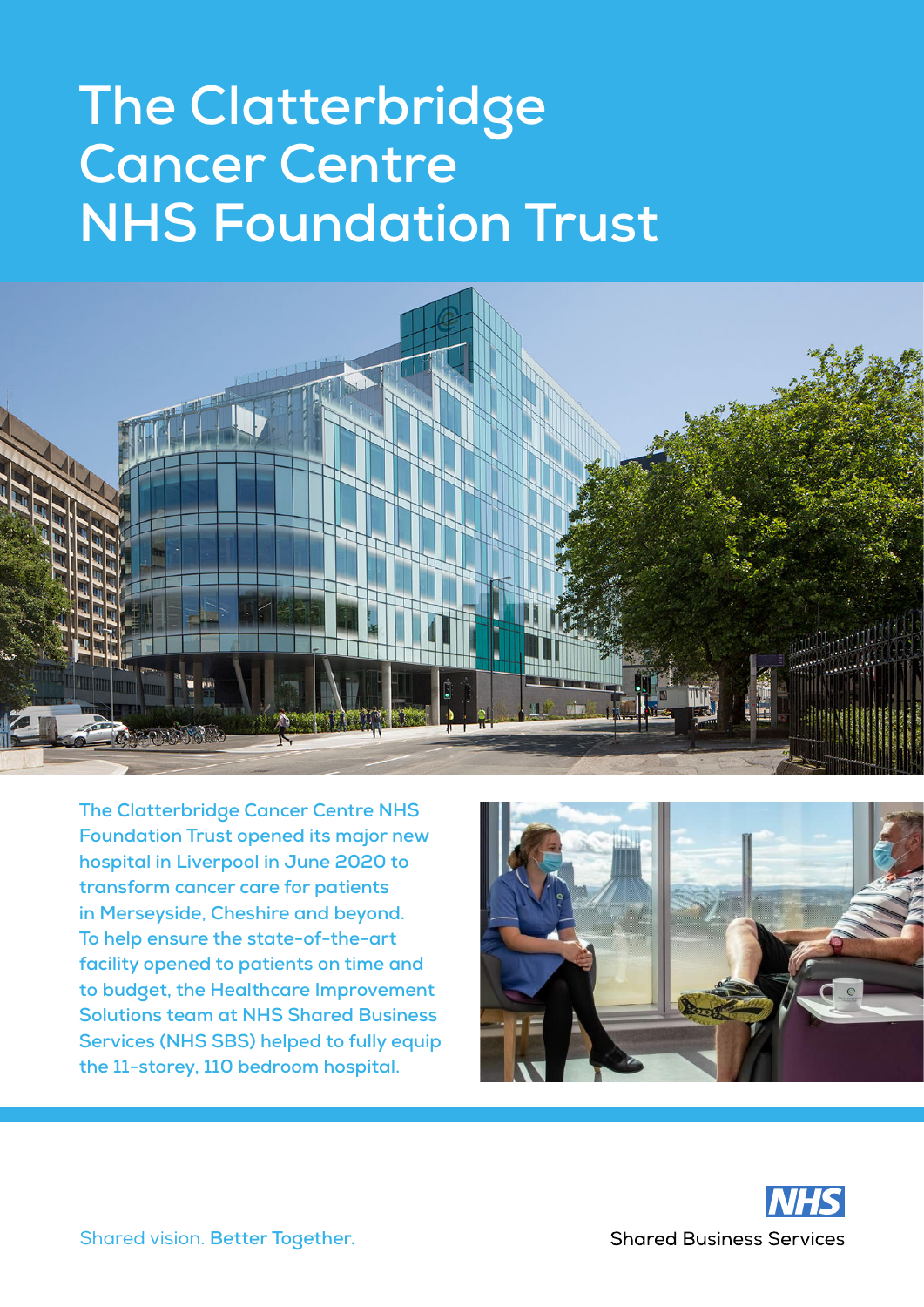## **The challenge**

Tasked with delivering a flagship new cancer hospital to provide highly specialist care to the region's 2.4 million people, PropCare Ltd – a wholly-owned subsidiary of The Clatterbridge Cancer Centre NHS Foundation Trust – turned to NHS SBS to lead on all aspects of furnishing and equipping the new Clatterbridge Cancer Centre Liverpool (CCC-L) within budget and on time.

With pioneering treatments, such as chemotherapy, immunotherapy and radiotherapy, and cutting-edge facilities for diagnostics and imaging, a clinical decisions unit, day case and outpatient treatments, bone marrow transplant and clinical therapies, the brief for NHS SBS was to create an aesthetically pleasing 'non-hospital' environment for patient treatment and recovery, and for relatives and employees.

The challenge was made all the more difficult when the Covid-19 pandemic hit at a critical time in the project, just a few months before the planned opening date. This led to difficulties sourcing critical products in the face of huge levels of demand from across the NHS and more widely.

### **The solution**

This close collaboration was key to the overall success of the project. NHS SBS was an integral part of the hospital's design team, working closely with suppliers to re-design specific areas to create the desired feel and bring the CCC-L vision to life.

When changes or challenges arose - not least a global pandemic - NHS SBS stepped in to provide logistical support to ensure the hospital's opening date could still be achieved.

The team managed the purchasing process through NHS SBS's portfolio of compliant procurement frameworks, running mini competitions to achieve the best possible value for the Trust.

They also facilitated design development and worked with suppliers to provide 3D visuals, which allowed key stakeholders to visualise the furniture and proposed design ahead of ordering.

#### **NHS SBS provided a range of services including:**

- **• Developing and agreeing specifications for furniture and equipment with multiple stakeholders**
- **• Validating capital equipment costs**
- **• Creating an equipment database and managing procurement packages**
- **• Aggregating the requirements and running a series of compliant procurements to equip and furnish the new hospital**
- **• Accurately reporting forecasted expenditure costs for all medical equipment and furniture, and providing assurance to the project accountant**
- **• Liaising with contractors and suppliers to co-ordinate delivery and installation of items in line with the build programme.**